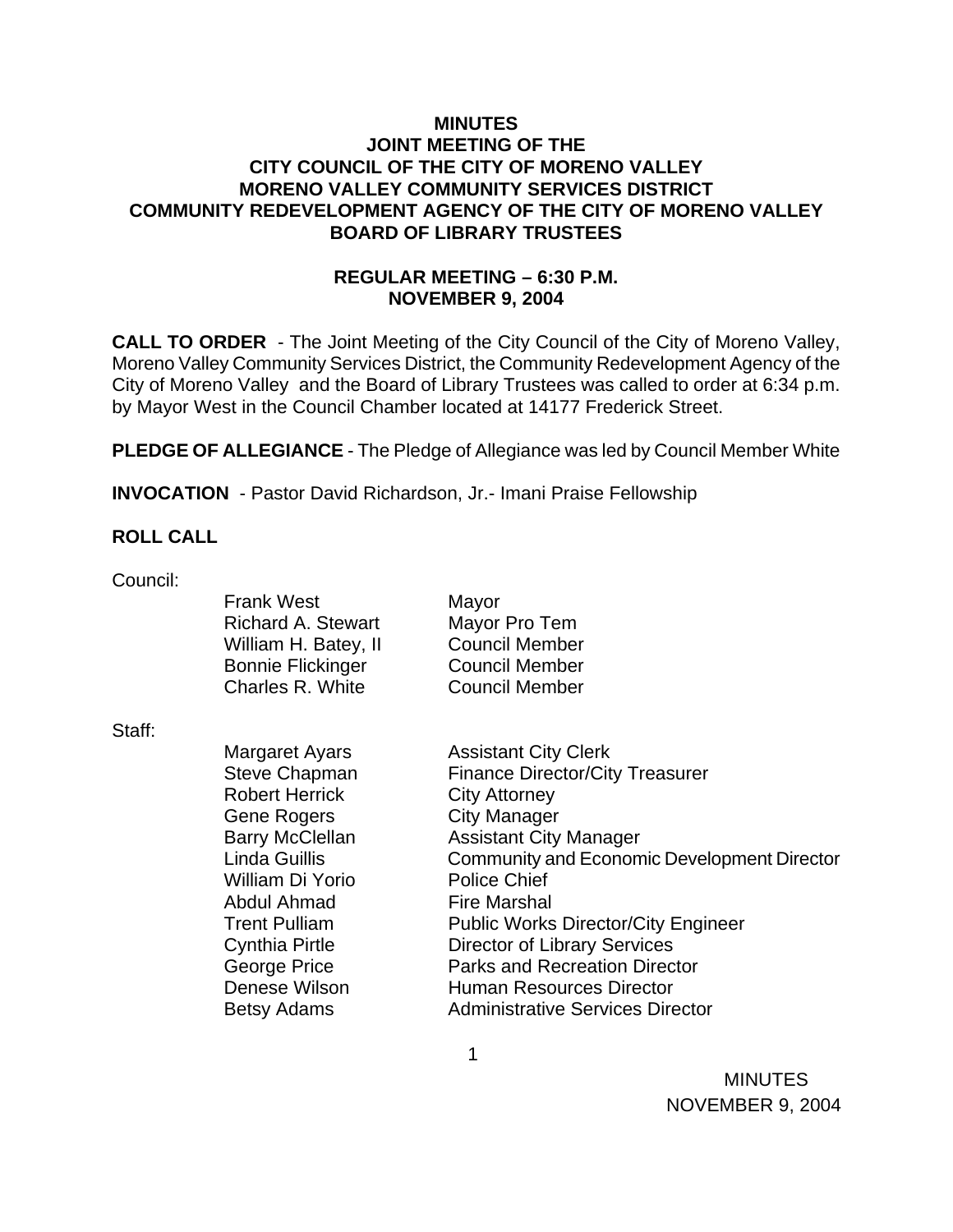Introduction of the following new staff members:

Trent Pulliam introduced Marcella Balderas, Management Analyst II.

## **JOINT CONSENT CALENDARS (SECTIONS A-D) OF THE CITY COUNCIL OF THE CITY OF MORENO VALLEY, MORENO VALLEY COMMUNITY SERVICES DISTRICT, COMMUNITY REDEVELOPMENT AGENCY OF THE CITY OF MORENO VALLEY AND THE BOARD OF LIBRARY TRUSTEES**

Mayor West opened the agenda items for the Consent Calendars for public comments. There were none.

Council Member White made a motion, seconded by Council Member Batey to approve the Consent Calendars in their entireties with amendment to Item A20 and B5. Motion carried 5-0. Roll call vote.

# **A. CONSENT CALENDAR** - **CITY COUNCIL**

- A1. ORDINANCES FIRST READING BY TITLE ONLY Waived reading of all Ordinance Introductions and read by title only.
- A2. MINUTES REGULAR MEETING OF OCTOBER 12, 2004 Approved as amended.

Public Works Director, Trent Pulliam announced that the October 12, 2004 minutes reflected correction of a typographical error present on Item A8 Second Amendment to Agreement for Professional Consultant Services with Caltrop Engineering, Inc.

A3. MINUTES - SPECIAL MEETING OF OCTOBER 19, 2004 Approved as submitted.

A4. AMENDMENT TO AGREEMENT FOR PROFESSIONAL CONSULTANT SERVICES FOR THE TEA AQUEDUCT BIKE TRAIL IMPROVEMENTS, PROJECT NO. 02-46165321 Approved the 1<sup>st</sup> Amendment to Agreement for Professional Consultant Services with Engineering Resources of Southern California, Inc., 3550 East Florida Avenue, Suite B, Hemet, California 92544 to provide design engineering services for the Aqueduct Bike Trail Improvements; authorized the Mayor to execute the  $1<sup>st</sup>$  Amendment to Agreement for Professional Consultant Services with Engineering Resources of Southern California, Inc.;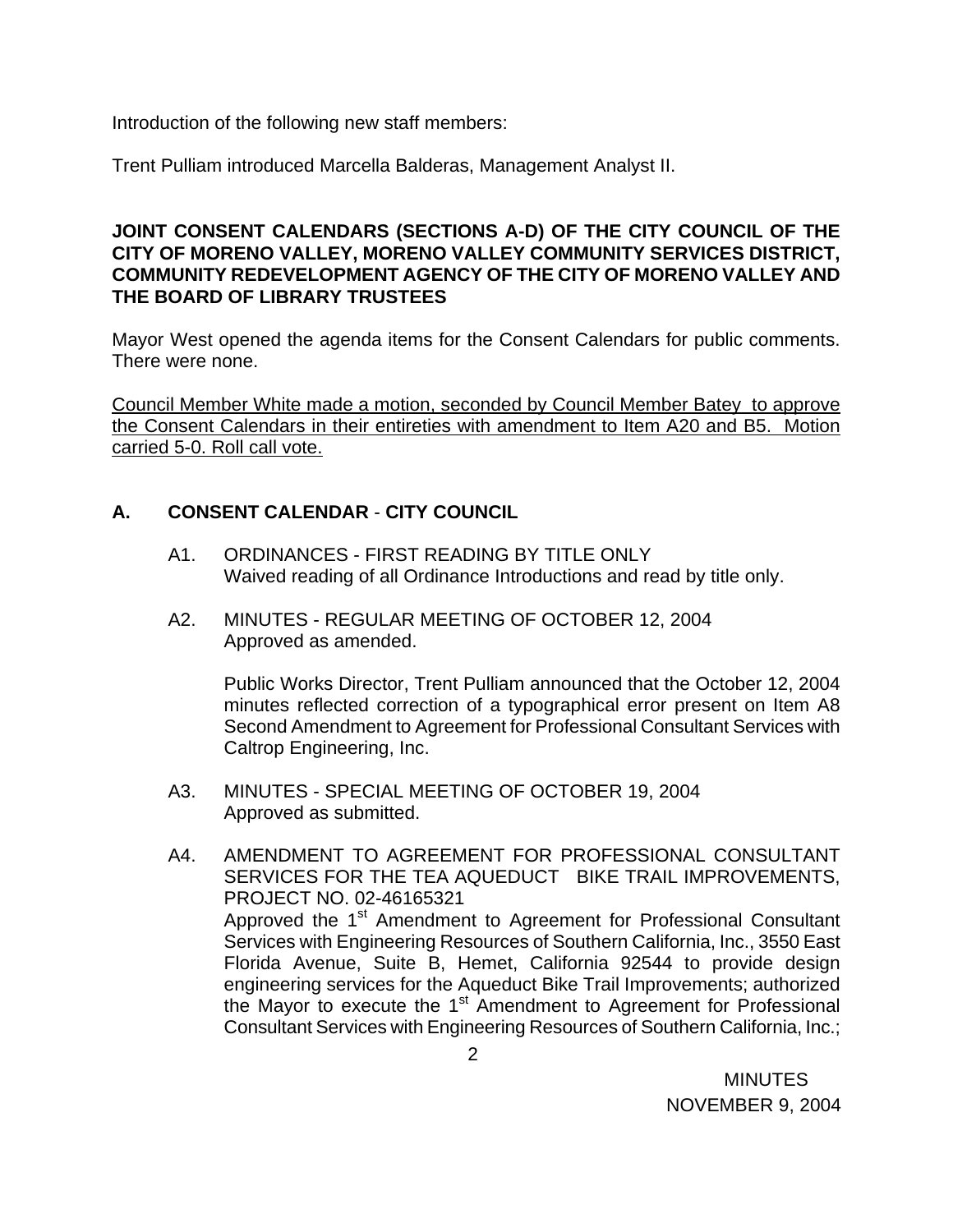and authorized an increase in the Purchase Order to Engineering Resources of Southern California, Inc., in the not-to-exceed amount of \$55,160.00 for Account No. 461.65321 when the 1<sup>st</sup> Amendment to Agreement has been signed by all parties.

- A5. REQUEST FOR PURCHASE OF TWENTY-SIX (26) BATTERY BACKUP SYSTEM COMPONENTS – PROJECT NUMBER 04-12567322 Authorized the issuance of a Purchase Order to the JTB Supply Co., Inc. in the amount of \$162,776, which includes the purchase amount, plus 5% contingency (Account No. 125.67322.7400).
- A6. APPROVAL OF FINAL MAP 31889 CONDOMINIUM PROJECT, AND ACCEPT BONDS & AGREEMENT FOR PUBLIC RIGHT-OF-WAY IMPROVEMENTS - SOUTHWEST CORNER OF CACTUS AVENUE AND MORENO BEACH DRIVE - SUBDIVIDER -WESTERN PACIFIC HOUSING, 16755 VON KARMAN AVENUE, SUITE 200, IRVINE, CA 92606 Approved Final Map 31889; authorized the City Clerk to sign the map and transmit said map to the County Recorder's Office for recordation; accepted the Bonds and Agreement for Public Improvements; authorized the Mayor to execute the Agreement; and directed the City Clerk to forward the signed Agreement to the County Recorder's Office for recordation.
- A7. APPROVAL OF FINAL MAP 31890 CONDOMINIUM PROJECT, AND ACCEPT BONDS & AGREEMENT FOR PUBLIC RIGHT-OF-WAY IMPROVEMENTS - NORTHWEST CORNER OF JOHN F. KENNEDY DRIVE AND MORENO BEACH DRIVE - SUBDIVIDER - WESTERN PACIFIC HOUSING, 16755 VON KARMAN AVENUE, SUITE 200, IRVINE, CA 92606

Approved Final Map 31890; authorized the City Clerk to sign the map and transmit said map to the County Recorder's Office for recordation; accepted the Bonds and Agreement for Public Improvements; authorized the Mayor to execute the Agreement; and directed the City Clerk to forward the signed Agreement to the County Recorder's Office for recordation.

A8. APPROVAL OF FINAL MAP 29920-1 – SINGLE FAMILY RESIDENTIAL PROJECT, AND ACCEPT BONDS & AGREEMENT FOR PUBLIC RIGHT-OF-WAY IMPROVEMENTS - SOUTH SIDE OF IRIS AVENUE, EAST OF LASSELLE STREET - SUBDIVIDER -CHT INVESTMENT, LLC - 1000 DOVE STREET, SUITE 100 – NEWPORT BEACH, CA 92660 Approved Final Map 29920-1; authorized the City Clerk to sign the map and transmit said map to the County Recorder's Office for recordation; accepted the Bonds and Agreement for Public Improvements; authorized the Mayor to execute the Agreement; and directed the City Clerk to forward the signed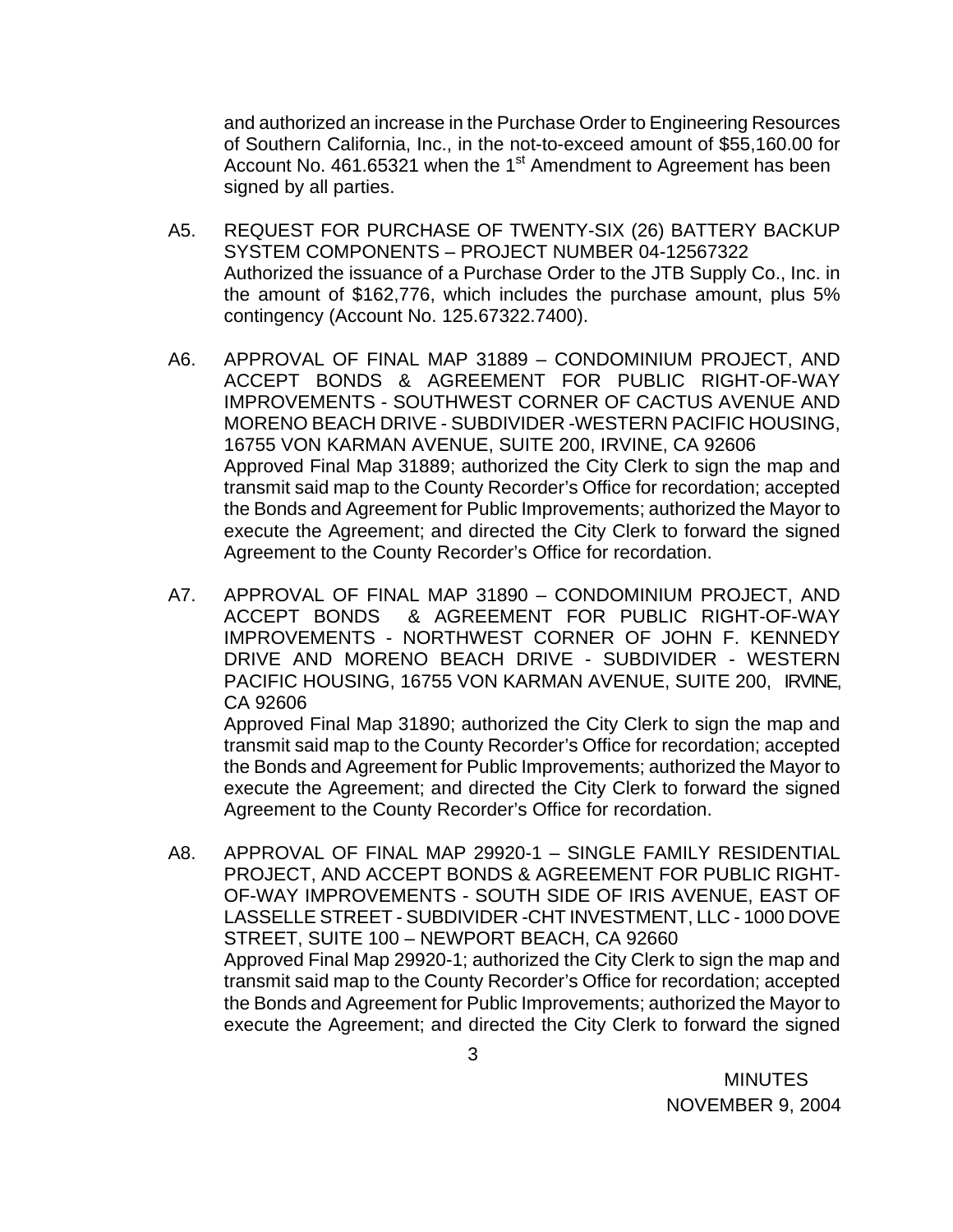Agreement to the County Recorder's Office for recordation.

- A9. APPROVAL OF FINAL MAP 29920-2 SINGLE FAMILY RESIDENTIAL PROJECT, AND ACCEPT BONDS & AGREEMENT FOR PUBLIC RIGHT-OF-WAY IMPROVEMENTS - SOUTH SIDE OF IRIS AVENUE, EAST OF LASSELLE STREET - SUBDIVIDER -CHT INVESTMENT, LLC - 1000 DOVE STREET, SUITE 100, NEWPORT BEACH, CA 92660 Approved Final Map 29920-2; authorized the City Clerk to sign the map and transmit said map to the County Recorder's Office for recordation; accepted the Bonds and Agreement for Public Improvements; authorized the Mayor to execute the Agreement; and directed the City Clerk to forward the signed Agreement to the County Recorder's Office for recordation.
- A10. FINAL MAP 27251-1 SINGLE FAMILY RESIDENTIAL PROJECT, AMENDMENT TO AGREEMENT FOR PUBLIC IMPROVEMENTS (TIME EXTENSION) – NORTHEAST CORNER OF MORRISON STREET AND EUCALYPTUS AVENUE – SUBDIVIDER – RICHLAND MEADOWLAND, LTD. – 4100 NEWPORT PLACE, SUITE 800, NEWPORT BEACH, CA 92660 Authorized the Mayor to execute the Amendment to Agreement for Public Improvements for Final Map 27251-1; and instructed the City Clerk to forward the completed Amendment to Agreement for Public Improvements to the County Recorder's Office for recordation.
- A11. APPROVAL OF FINAL MAP 32145 CONDOMINIUM PROJECT, AND ACCEPT BONDS & AGREEMENT FOR PUBLIC RIGHT-OF-WAY IMPROVEMENTS - NORTHEAST CORNER OF IRIS AVENUE AND LOS CABOS DRIVE - SUBDIVIDER - K. HOVNANIAN FORECAST HOMES, INC. 3536 CONCOURS STREET, SUITE 100 - ONTARIO, CA 91764 Approved Final Map 32145; authorized the City Clerk to sign the map and transmit said map to the County Recorder's Office for recordation; accepted the Bonds and Agreement for Public Improvements; authorized the Mayor to execute the Agreement; and directed the City Clerk to forward the signed Agreement to the County Recorder's Office for recordation.
- A12. REQUEST ADOPTION OF PLANS AND SPECIFICATIONS, AND AUTHORIZATION TO ADVERTISE FOR CONSTRUCTION BIDS FOR THE TRAFFIC SIGNALS AT IRONWOOD AVENUE AND NASON STREET, PROJECT NO. 03-12566923, AND AT IRONWOOD AVENUE AND MORENO BEACH DRIVE, PROJECT NO. 03-12566723 Adopted the plans and specifications on file in the office of the City Engineer; and authorized the City Clerk to advertise the project for construction bids.
- A13. MAIL BALLOT PROCEEDINGS FOR TENTATIVE TRACTS 31212 AND 31327 (AND ALL THE AFFECTED PHASES) FOR 1) INCLUSION INTO COMMUNITY SERVICES DISTRICT (CSD) ZONES B RESIDENTIAL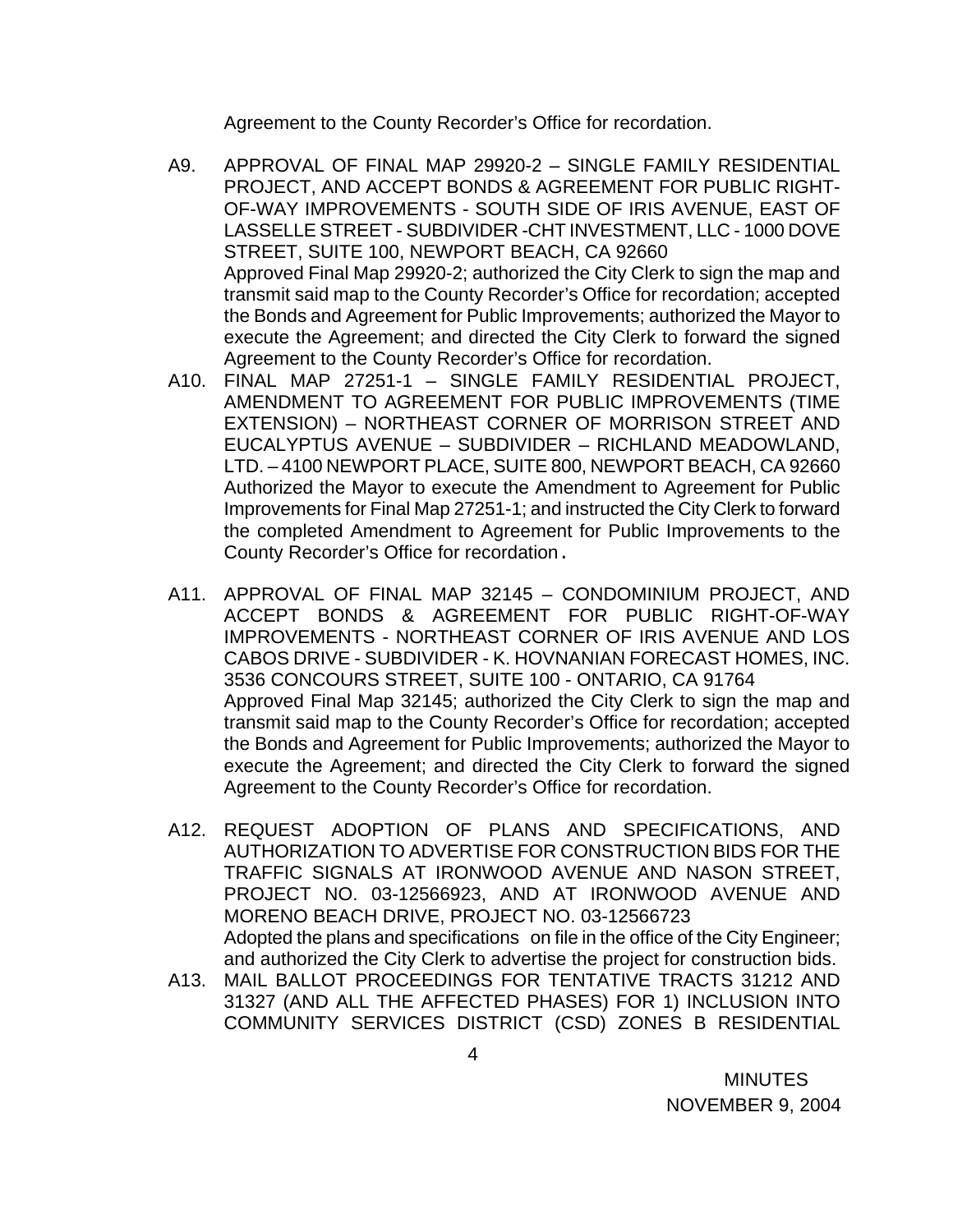STREET LIGHTING) AND D (PARKWAY LANDSCAPE MAINTENANCE) AND APPROVAL OF THE ANNUAL CHARGES; 2) APPROVAL OF THE NATIONAL POLLUTANT DISCHARGE ELIMINATION SYSTEM (NPDES) REGULATORY RATE SCHEDULE. TENTATIVE TRACT 31212 IS LOCATED ON THE EAST SIDE OF MORRISON STREET BETWEEN COTTONWOOD AVENUE AND BAY AVENUE. TENTATIVE TRACT 31327 IS LOCATED ON THE EAST SIDE OF MORRISON STREET BETWEEN BAY AVENUE AND ALESSANDRO BOULEVARD

 Accepted public comments regarding the mail ballot proceedings for Tentative Tracts 31212 and 31327 (and all their affected phases) for approval of the National Pollutant Discharge Elimination System (NPDES) regulatory rate schedule.

A14. APPROVE THE ADDITION OF TWO NEW PART TIME CAREER CROSSING GUARD POSITION TO THE ADULT SCHOOL CROSSING GUARD PROGRAM TO STAFF THE INTERSECTIONS OF EUCALYPTUS AVENUE AT ELSWORTH STREET AND RED MAPLE LANE AT WESTERLY WAY

 Approved the addition of two new part time career crossing guard positions to the Adult School Crossing Guard program to staff the intersection of Eucalyptus Avenue at Elsworth Street and the intersection of Red Maple Lane at Westerly Way; and approved the appropriation of \$15,200 from the General Fund Account Number 010-72110-6120 to fund the two additional part time career Adult School Crossing Guard positions for the remainder of the 2004/2005 fiscal year (December through June).

A15. NOTICE OF COMPLETION AND ACCEPTANCE OF THE FISCAL YEAR 2003/2004 ANNUAL PAVEMENT RESURFACING PROGRAM, PROJECT NO. 03-12556330

> Ratified Contract Change Order Nos. 1, 2, and 3 (Final); accepted the work as complete for the Fiscal Year 2003/2004 Annual Pavement Resurfacing Program, constructed by Sully-Miller Contracting Company, 1100 East Orangethorpe Avenue, Suite 200, Anaheim, California 92801; directed the City Clerk to record the Notice of Completion within ten (10) days, at the office of the County Recorder of Riverside County, as required by Section 3093 of the California Civil Code; authorized the Director of Finance to release the retention to Sully-Miller Contracting Company thirty-five (35) calendar days after the date of recordation of the Notice of Completion, if no claims are filed against the project; and accepted the improvements into the City's maintained road system.

A16. CONDITIONAL USE PERMIT 3105 – REDUCE FAITHFUL PERFORMANCE BOND BY 90% AND ADOPT RESOLUTION NO. 2004-75, A RESOLUTION OF THE CITY COUNCIL OF THE CITY OF MORENO VALLEY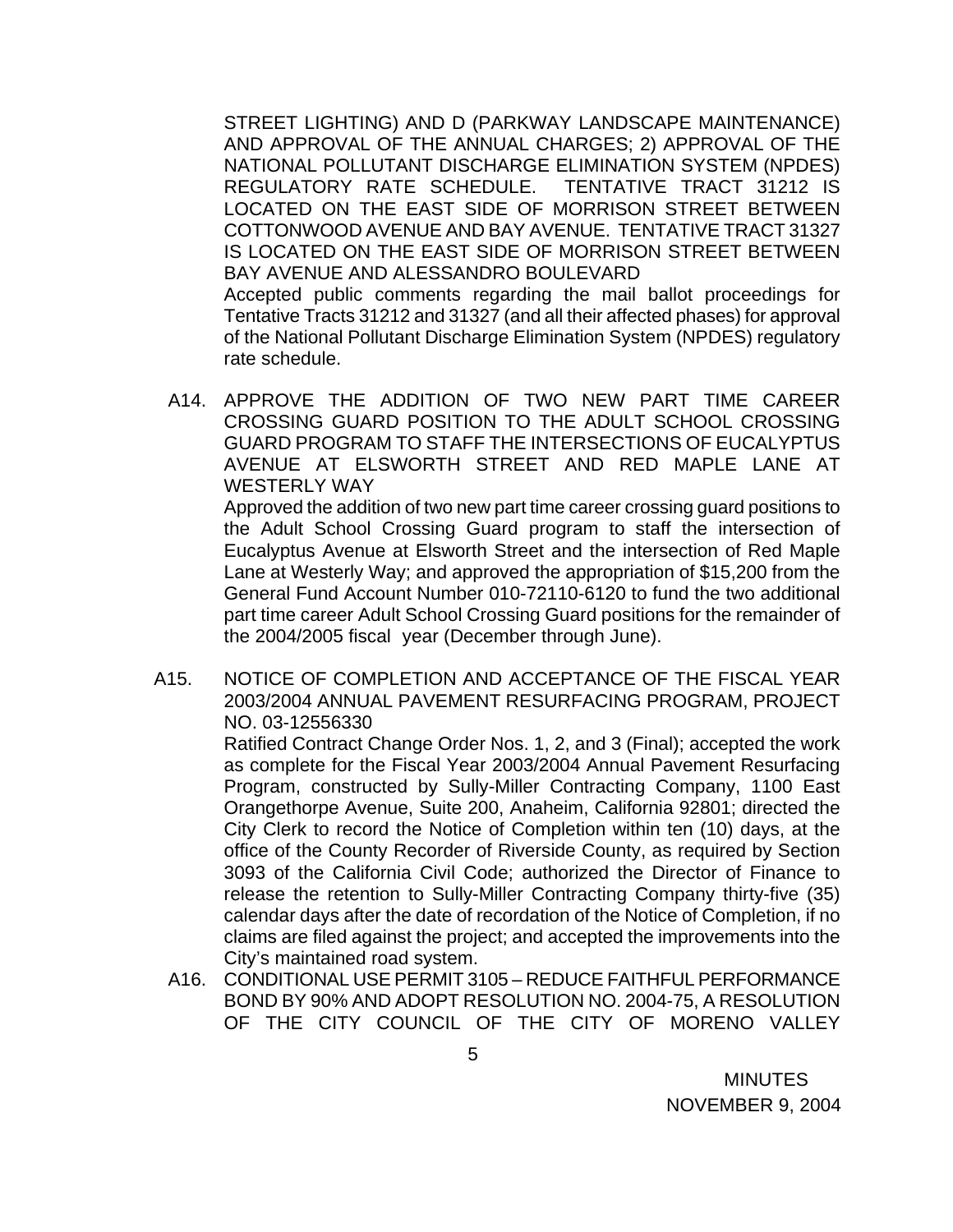AUTHORIZING ACCEPTANCE OF THE PUBLIC RIGHT-OF-WAY IMPROVEMENTS AS COMPLETE AND ACCEPTING BOX SPRINGS ROAD INTO THE CITY MAINTAINED STREET SYSTEM - SUBDIVIDER – FOOTHILL BAPTIST CHURCH, 21401 BOX SPRINGS ROAD, MORENO VALLEY, CA 92557

 Approved a 90% reduction to the Faithful Performance Bond for Conditional Use Permit 3105; authorized the City Engineer to reduce the Faithful Performance Bond by 90%; and adopted Resolution No. 2004-75 authorizing the acceptance of the public right-of-way improvements for Conditional Use Permit 3105 as complete and accepting Box Springs Road into the City Maintained Street System.

#### Resolution No. 2004-75

 A Resolution of the City Council of the City of Moreno Valley, California, Authorizing the Acceptance of the Public Right-of-Way Improvements as Complete Within Conditional Use Permit 3105, and Accepting Box Springs Road into the City Maintained Street System

- A17. NOTICE OF COMPLETION AND ACCEPTANCE OF THE NEWHOPE STREET IMPROVEMENT PROJECT, PROJECT NO. 01-12567421 Ratified Contract Change Order No. 1 (Final); accepted the work as complete for the Newhope Street Improvement Project constructed by Sialic Contractors Corporation (DBA Shawnan), 12240 Woodruff Avenue, Downey, CA 90241; directed the City Clerk to record the Notice of Completion within ten (10) calendar days at the office of the County Recorder of Riverside County, as required by Section 3093 of the California Civil Code; authorized the Director of Finance to release the retention to Sialic Contractors Corporation (DBA Shawnan) thirty-five (35) calendar days after the date of recordation of the Notice of Completion, if no claims are filed against the project; and accepted the improvements into the City's maintained road system.
- A18. APPROVAL OF QUARTERLY INVESTMENT REPORT QUARTER ENDED SEPTEMBER 30, 2004 Approved and accepted the quarterly investment report, in compliance with California Government Code Section 53646.
- A19. WARRANT REPORT SEPTEMBER, 2004 Adopted Resolution No. 2004-76, approving the Warrant Report, dated September, 2004 in the total amount of \$9,246,628.34.

Resolution No. 2004-76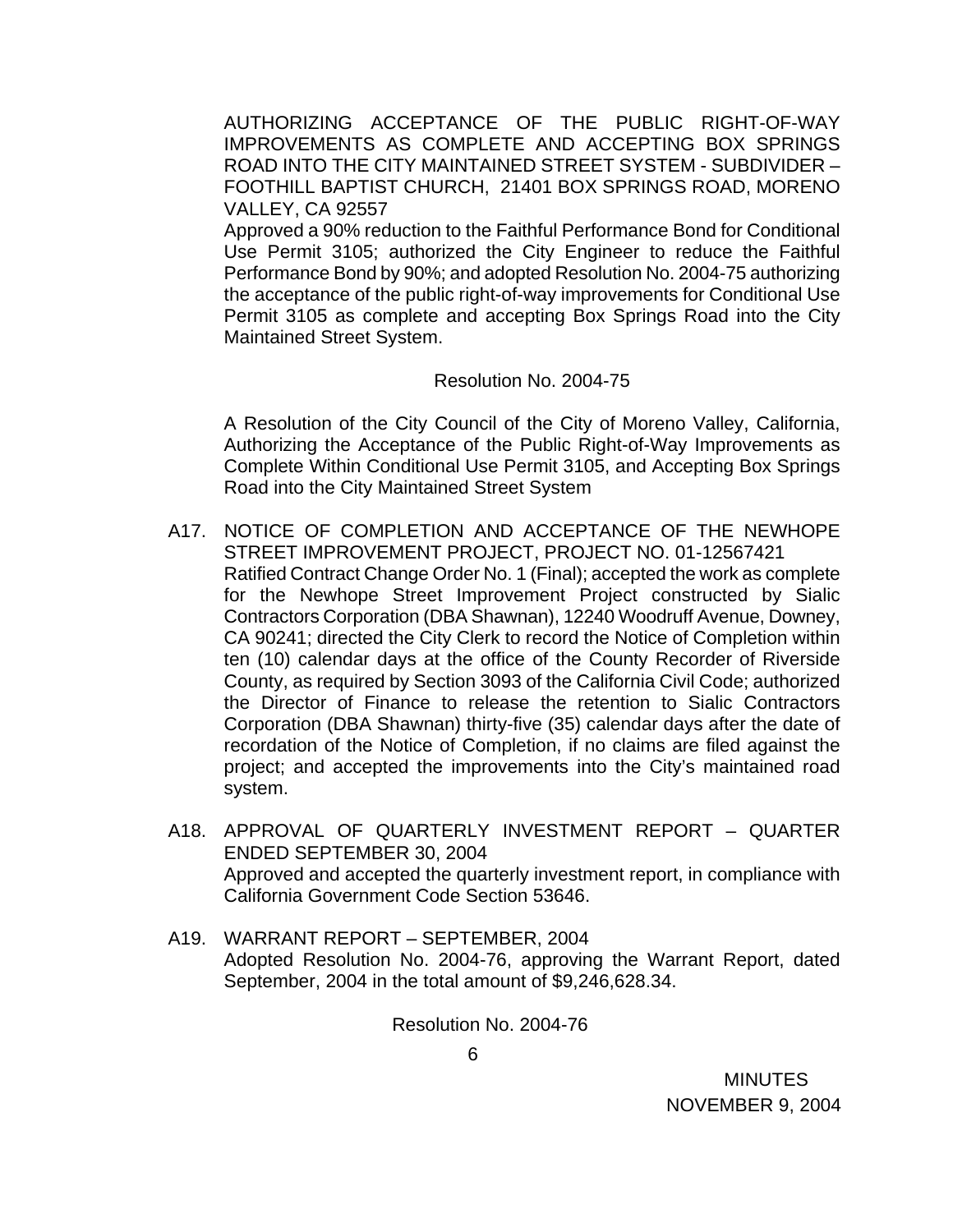A Resolution of the City Council of the City of Moreno Valley, California, approving the Warrant Report dated September 30, 2004

A20. MORENO VALLEY RANCH SPECIFIC PLAN 193 – REDUCE PARK FACILITY PAYMENT BOND FOR PLANNING AREAS 24, 25, 32, 49A, AND 50 – SUBDIVIDER – MC KENZIE VISTA, LP, P.O. BOX 178, BOW, WA 98232

 Authorized the Director of Parks and Recreation to authorize a \$507,108.42 reduction to the Park Facility payment bonds for Planning Areas 24, 25, 32, 49, 49A and 50; and authorized the Director of Parks and Recreation to sign the documents relating to Moreno Valley Ranch Specific Plan 193.

- A21. LEASE AGREEMENT WITH AMR FOR FIRE STATION USE (CONTINUED FROM OCTOBER 12, 2004) Continued this matter to November 23, 2004.
- A22. MODIFICATION TO CONDITIONS OF APPROVAL FOR TRACT 31128 TO PERMIT THE ISSUANCE OF ADDITIONAL BUILDING PERMITS Approved the modification of the Conditions of Approval and allow DR Horton to obtain 73 building permits for Tract 31128 prior to the completion of the equestrian/multi-use trail.
- A23. APPROVAL OF PARCEL MAP 31781 A THREE-PARCEL SUBDIVISION LOCATED WITHIN THE TOWNGATE SPECIFIC PLAN (SP200) – SOUTHWEST CORNER OF STATE ROUTE 60 AND FREDERICK STREET - SUBDIVIDER – FRITZ DUDA COMPANY - 3425 VIA LIDO, SUITE 250 NEWPORT BEACH, CA 92663 Approved Parcel Map 31781, authorized the City Clerk to sign the map, and transmit said map to the County Recorder's Office for recordation.

# **B. CONSENT CALENDAR** - **COMMUNITY SERVICES DISTRICT**

- B1. ORDINANCES FIRST READING BY TITLE ONLY Waived reading of all Ordinance Introductions and read by title only.
- B2. MINUTES REGULAR MEETING OF OCTOBER 12, 2004 Approved as submitted.
- B3. MAIL BALLOT PROCEEDINGS FOR TENTATIVE TRACTS 31212 AND 31327 (AND ALL THE AFFECTED PHASES) FOR: 1) INCLUSION INTO COMMUNITY SERVICES DISTRICT (CSD) ZONES B (RESIDENTIAL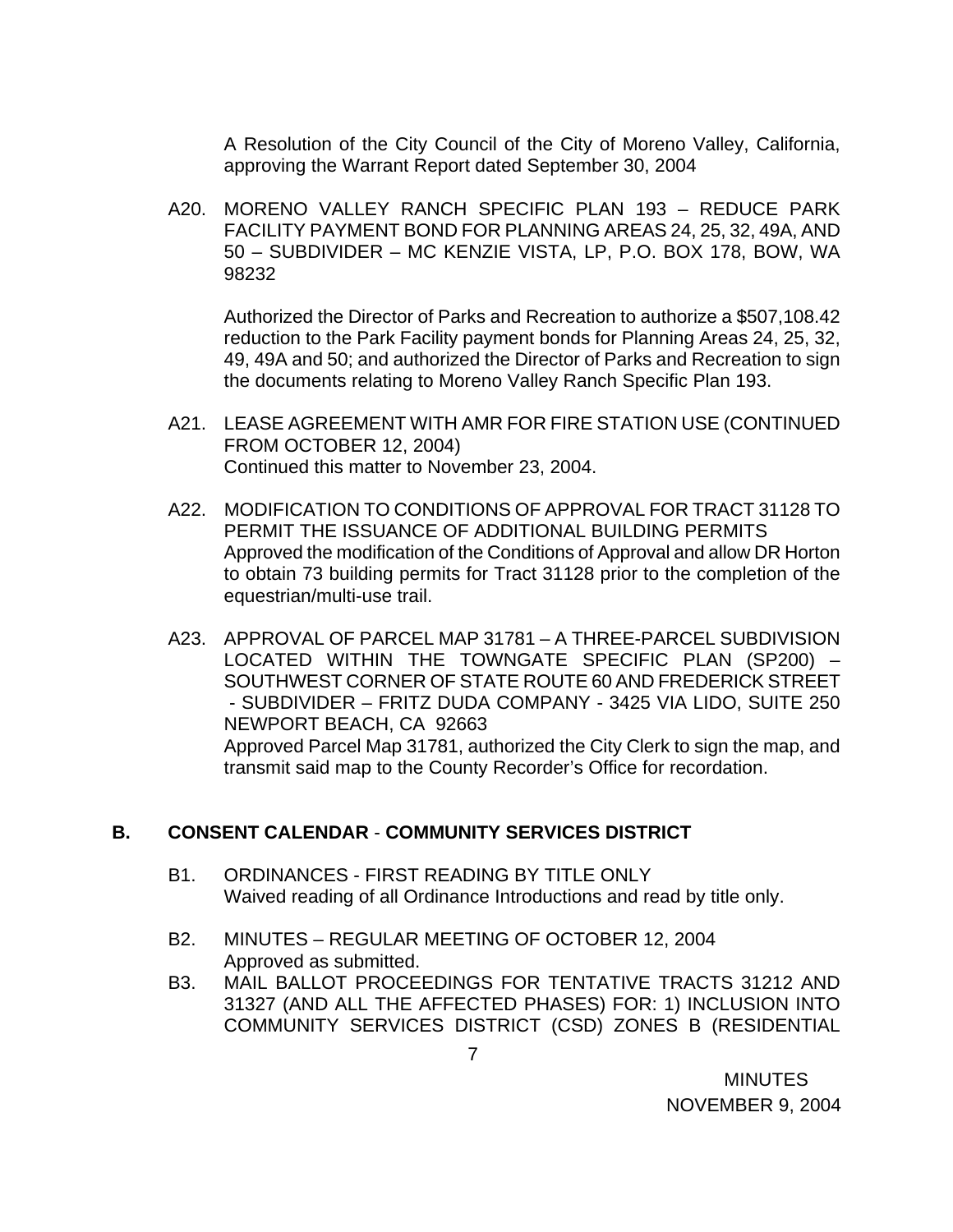STREET LIGHTING) AND D (PARKWAY LANDSCAPE MAINTENANCE) AND APPROVAL OF THE ANNUAL CHARGES; 2) APPROVAL OF THE NATIONAL POLLUTANT DISCHARGE ELIMINATION SYSTEM (NPDES) REGULATORY RATE SCHEDULE. TENTATIVE TRACT 31212 IS LOCATED ON THE EAST SIDE OF MORRISON STREET BETWEEN COTTONWOOD AVENUE AND BAY AVENUE. TENTATIVE TRACT 31327 IS LOCATED ON THE EAST SIDE OF MORRISON STREET BETWEEN BAY AVENUE AND ALESSANDRO BOULEVARD

 Accepted public comments regarding the mail ballot proceedings for Tentative Tracts 31212 and 31327 (and all their affected phases) for inclusion into CSD Zone B (Residential Street Lighting), CSD Zone D (Parkway Landscape Maintenance), and approval of the annual charges.

B4. APPROVE RESOLUTIONS AND FILING OF GRANT APPLICATIONS FOR PROPOSITION 40 GRANT BONDS

Approved the filing of an application for local assistance funds in the amount of \$1,000,000 (\$1 million) to be funded from the Youth Soccer and Recreation Development Program under the California Clean Water, Clean Air, Safe Neighborhood Parks, and Coastal Protection Act of 2002; adopt Resolution No. CSD 2004-23 certified the approval of the governing board to enter into this transaction with the California Department of Parks and Recreation for the purpose of applying for grant funding from the Youth Soccer and Recreation Development Program under the California Clean Water, Clean Air, Safe Neighborhood Parks, and Coastal Protection Act of 2002 and to authorized the designated personnel, as shown on the resolution, to sign contract documents for Fiscal Years 2004/2005 through 2012/2013; approved the filing of an application for local assistance funds in the amount of \$1,000,000 (\$1 million) to be funded from the State Urban Parks and Healthy Communities Program under the California Clean Water, Clean Air, Safe Neighborhood Parks, and Coastal Protection Act of 2002; and adopt Resolution No. CSD 2004-24 certified the approval of the governing board to enter into this transaction with the California Department of Parks and Recreation for the purpose of applying for grant funding from the State Urban Parks and Healthy Communities Program under the California Clean Water, Clean Air, Safe Neighborhood Parks, and Coastal Protection Act of 2002 and to authorized the designated personnel, as shown on the resolution, to sign contract documents for Fiscal Years 2004/2005 through 2012/2013.

Resolution No. CSD 2004-23

A Resolution of the City Council of the City of Moreno Valley, California,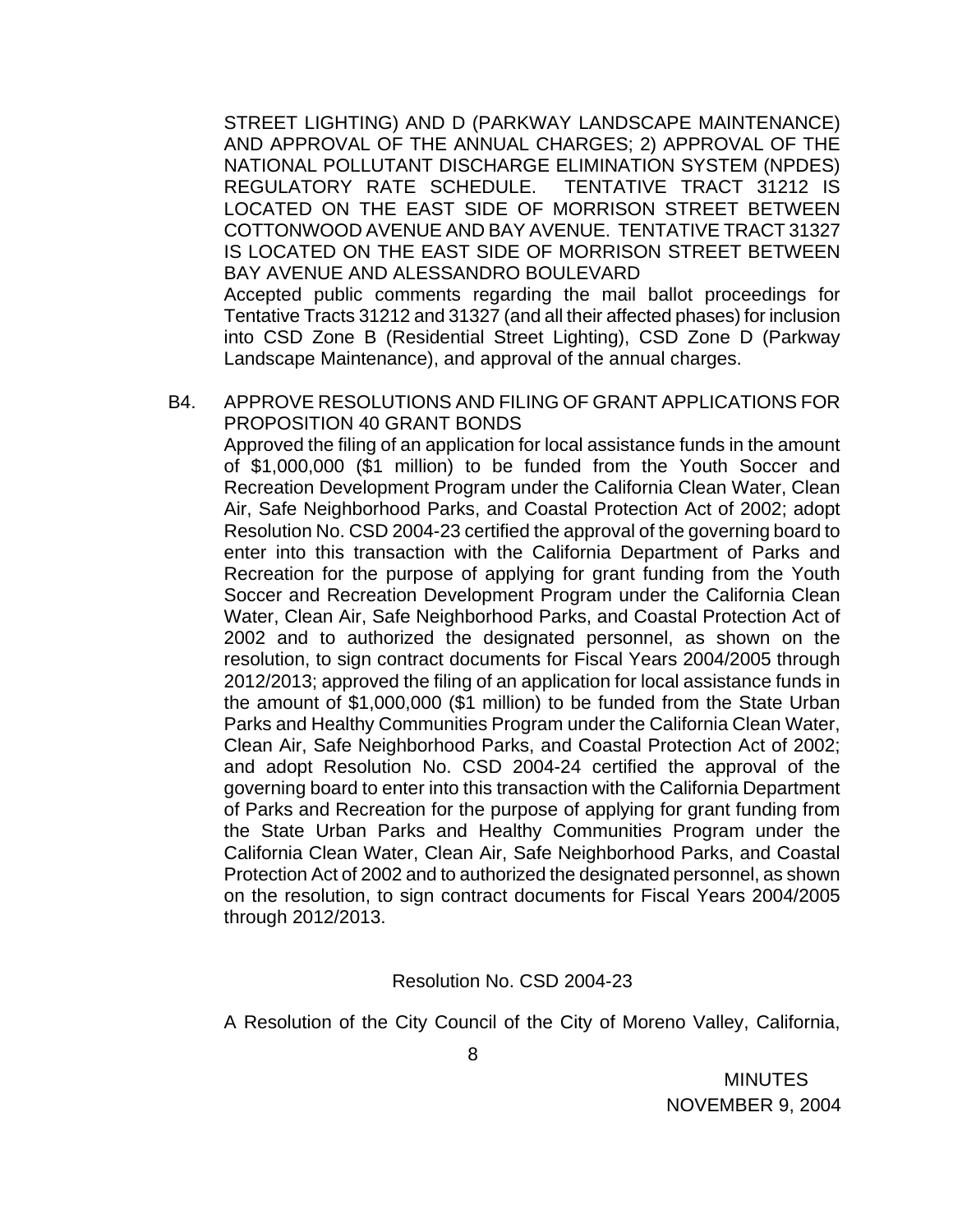Acting in its Capacity as the Board of Directors of the Moreno Valley Community Services District Certifying the Approval of the Governing Board for the City of Moreno Valley Parks and Recreation Department to Apply for Grant Funds for the Youth Soccer and Recreation Development Program Under the California Clean Water, Clean Air, Safe Neighborhood Parks, and Coastal Protection Act of 2002

#### Resolution No. CSD 2004-24

A Resolution of the City Council of the City of Moreno Valley, California, Acting in its Capacity as the Board of Directors of the Moreno Valley Community Services District Certifying the Approval of the Governing Board for the City of Moreno Valley Parks and Recreation Department to Apply for Grant Funds for the State Urban Parks and Healthy Communities Program Under the California Clean Water, Clean Air, Safe Neighborhood Parks, and Coastal Protection Act of 2002

B5. MORENO VALLEY RANCH SPECIFIC PLAN 193 – REDUCE PARK FACILITY PAYMENT BOND FOR PLANNING AREAS 24, 25, 32, 49, 49A, AND 50 – SUBDIVIDER – MC KENZIE VISTA, LP, P.O. BOX 178, BOW, WA 98232

 Authorized the Director of Parks and Recreation to authorize a \$507,108.42 reduction to the Park Facility payment bonds for Planning Areas 24, 25, 32, 49, 49A and 50; and authorized the Director of Parks and Recreation to sign the documents relating to Moreno Valley Ranch Specific Plan 193.

B6. MODIFICATION TO CONDITIONS OF APPROVAL FOR TRACT 31128 TO PERMIT THE ISSUANCE OF ADDITIONAL BUILDING PERMITS Approved the modification of the Conditions of Approval and allow DR Horton to obtain 73 building permits for Tract 31128 prior to the completion of the equestrian/multi-use trail.

## **C. CONSENT CALENDAR** - **COMMUNITY REDEVELOPMENT AGENCY**

- C1. ORDINANCES FIRST READING BY TITLE ONLY Waived reading of all Ordinance Introductions and read by title only.
- C2. MINUTES –SPECIAL MEETING OF OCTOBER 12, 2004 Approved as submitted.

## **D. CONSENT CALENDAR** - **BOARD OF LIBRARY TRUSTEES**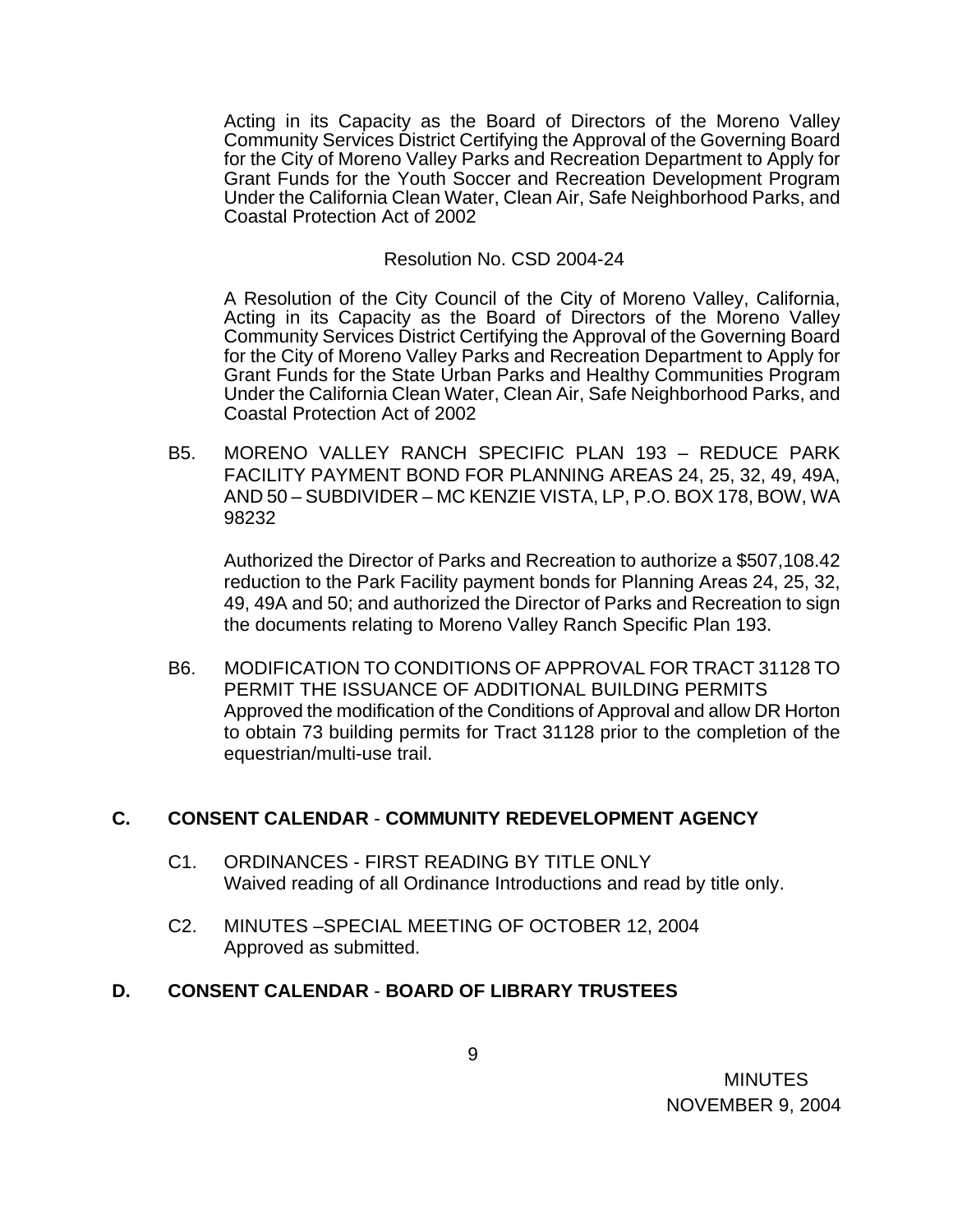- D1. ORDINANCES FIRST READING BY TITLE ONLY Waived reading of all Ordinance Introductions and read by title only
- D2. MINUTES REGULAR MEETING OF OCTOBER 12, 2004 Approved as submitted.

## **E. PUBLIC HEARINGS**

E1. A PUBLIC HEARING FOR AN ASSUMPTION OF JURISDICTION BY CITY COUNCIL FOR A PLOT PLAN APPLICATION (PA03-0014) CONSISTING OF THREE INDUSTRIAL BUILDINGS ON A 73-ACRE PARCEL OF LAND WITHIN A BUSINESS PARK AND INDUSTRIAL LAND USE DISTRICT. THE PROPOSED PROJECT, SUBMITTED BY THE APPLICANT, KCT CONSULTANTS, IS LOCATED ON THE SOUTHEAST SECTION OF HEACOCK STREET AND IRIS AVENUE (CONTINUED FROM SEPTEMBER 28, 2004)

Mayor West opened the public testimony portion of the public hearing. Public testimony was received from: Les Brown, Rados Properties; Yong Nam, HPA, Inc.; Travis Vincent, KCT Consultants; Melissa Dugan, Katz, Okita & Associates; Tony Chang, Ph.D., LSA Associates, Inc.; Shawnna Flores; Denise McCrea; Sharon R. McDonough; Sharilyn Bankole; Eugene Wright; Loretta Goble; Ruthie Goldkorn; Tonneka Hall-Netterville; Patty Mora; Anna Brown; Lisha Smith; and Lillian Johnson.

 Lisha Smith, South Coast Air Quality Management District read a letter from her staff regarding the negative declaration for Plot Plan PA03-0014. Mrs. Smith's letter urged the City Council to delay action on the item due to providing additional time for the lead agency to assess the potential adverse air quality and impacts of health risks.

Council Member Flickinger made a motion, seconded by Mayor Pro Tem Stewart not to adopt the negative declaration regarding PA03-0014. Motion carried 5-0. Roll call vote.

Council Member Flickinger made a motion, seconded by Council Member Batey to deny PA03-0014, a plot plan, and direct staff to prepare a "resolution of findings for denial" and present it to the City Council for action at the next regularly scheduled City Council meeting. Motion carried 5-0. Roll call vote.

**F. ITEMS REMOVED FROM CONSENT CALENDARS FOR DISCUSSION OR SEPARATE ACTION - None**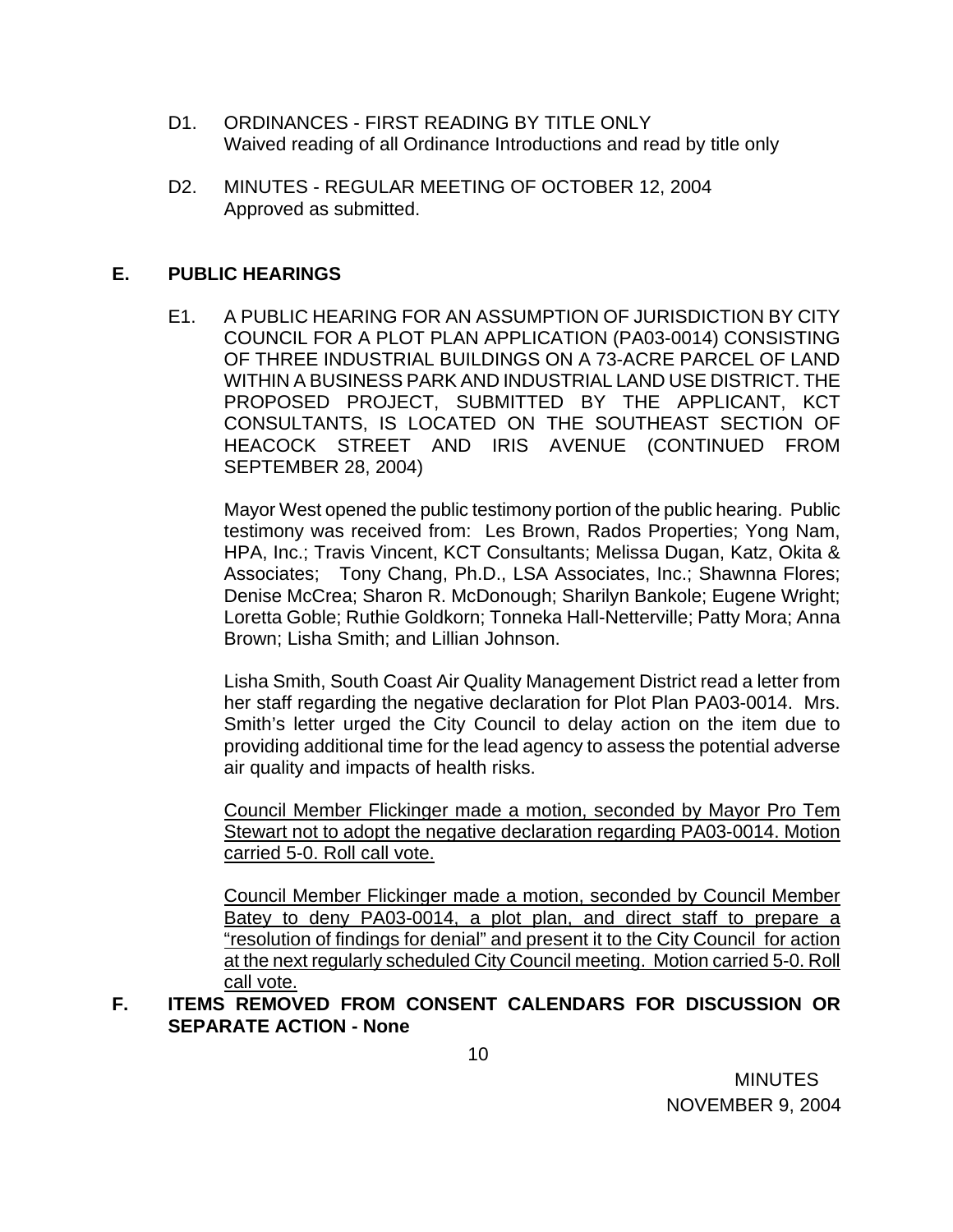# **G. REPORTS**

## G1. CITY COUNCIL REPORTS ON REGIONAL ACTIVITIES

a) Report on March Joint Powers Authority by Mayor Pro Tem Stewart

Mayor Pro Tem Stewart reported that to date there was no contract with DHL according to Phil Rizzo Director of MJPA. He stated he would be attending a meeting to consider the electric utility service for the March and March Joint Powers area, and a lawsuit had been filed challenging the CEQA report regarding the approval of the global port.

G2. TELECOMMUNICATIONS LICENSE AGREEMENT WITH SPRINT PCS ASSETS, LLC, A DELAWARE LIMITED LIABILITY COMPANY

Mayor West opened the agenda item for public comments; there being none, public comments were closed.

Council Member White made a motion, seconded by Council Member Batey to authorize the Mayor to execute a Telecommunications License Agreement with Sprint PCS Assets, LLC, a Delaware Limited Liability Company for approximately 792 square feet of ground space on the property known as John F. Kennedy Park. Motion carried 5-0. Roll call vote.

G3. AFFIRMATION AND RATIFICATION OF RIGHT OF ENTRY AND ACCEPTANCE OF AGREEMENT FOR CONVEYANCE OF EASEMENT FROM MW INVESTMENT COMPANY TO CITY OF MORENO VALLEY; OR AFFIRMATION AND RATIFICATION OF RIGHT OF ENTRY, AND PROCEEDING WITH EMINENT DOMAIN FOR REAL PROPERTY INTERESTS AT SOUTHEAST CORNER OF DAY STREET AND IRONWOOD AVENUE, PROJECT NO. 04-41678724

Mayor West opened the agenda item for public comments; there being none, public comments were closed.

 Council Member Flickinger made a motion, seconded by Mayor Pro Tem Stewart, to affirm and ratify the "Right of Entry Including Reservation of Right to Contest Compensation" and authorized the City Manager to negotiate an Agreement for Conveyance of Easement from MW Investment Company to City of Moreno Valley for Real Property Interests at Southeast Corner of Day Street and Ironwood Avenue, bearing Assessor Parcel No. 291-100-052. and authorized staff to proceed with eminent domain if we are unable to reach an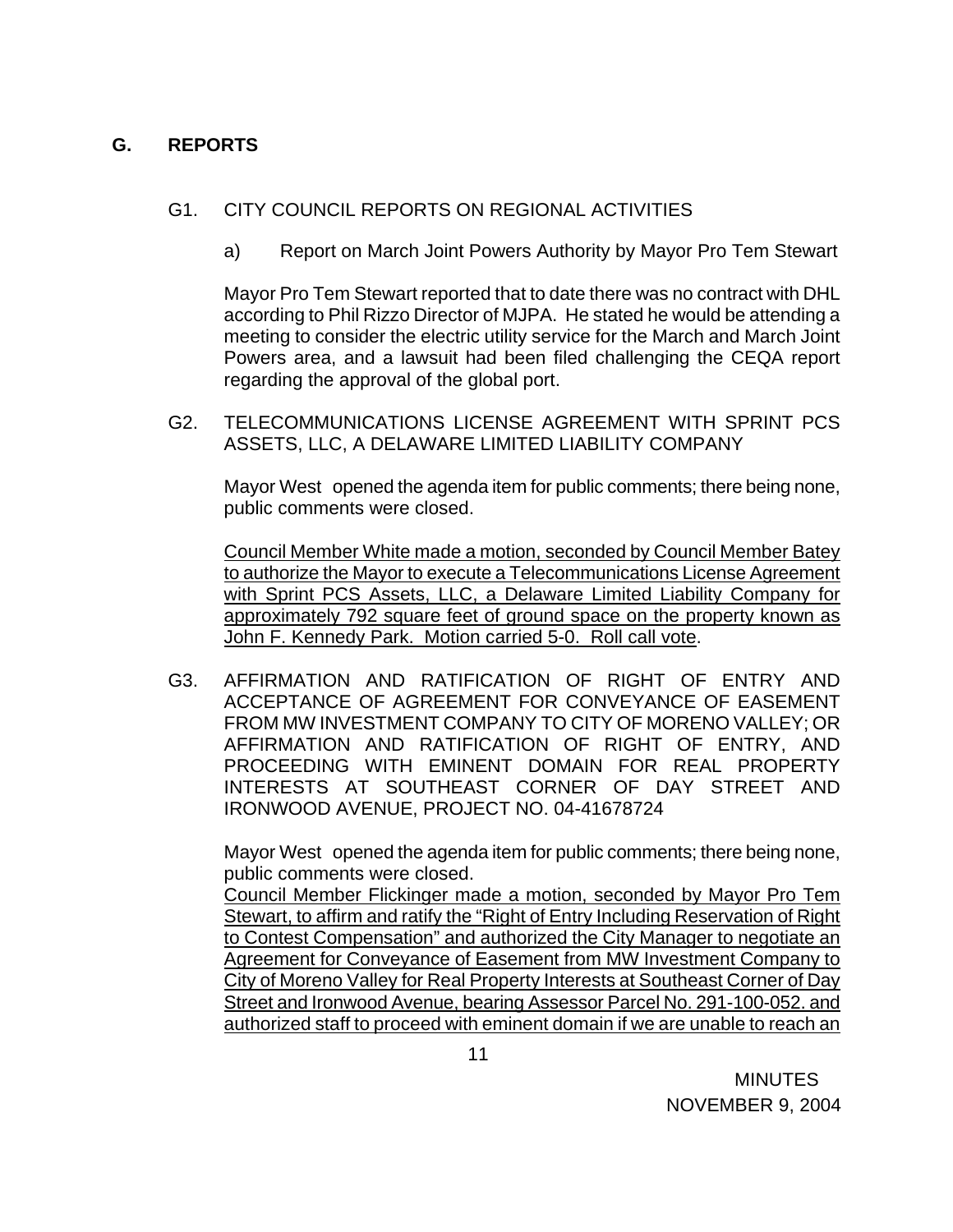agreement with MW Investment Company for real property interests at the Southeast corner within a reasonable period of time. Motion carried 5-0. Roll call vote.

G4. 2003-2004 LEGISLATIVE YEAR END SUMMARY

Mayor West opened the agenda item for public comments; there being none, public comments were closed.

Mayor Pro Tem Stewart made a motion, seconded by Council Member White, that the City Council receive and file the Legislative Year End Summary, which will be the final report for the year until the California Senate and Assembly reconvene and begin the 2005-2006 session. Motion carried 5-0. Roll call vote.

G5. CITY MANAGER'S REPORT (Informational Oral Presentation – not for Council action)

 City Manager, Gene Rogers reported on the passing of Proposition 1A, which received an 84% approval rating in the election. Riverside County placed  $2^{nd}$ in fund raising in the state of California, complimenting Riverside Mayor Ron Loveridge and the individual responsible for the Grassroots campaign. He also reported at the end of the month staff along with Council Member White would be attending a board hearing of the Library Bond Act.

# **H. LEGISLATIVE ACTIONS**

ORDINANCES - 1ST READING AND INTRODUCTION

H1. INTRODUCE ORDINANCE NO. 673 DESIGNATING SPEED LIMIT RECERTIFICATION ON VARIOUS STREETS

Mayor West opened the agenda item for public comments; there being none, public comments were closed.

Mayor Pro Tem Stewart made a motion, seconded by Council Member Flickinger to introduce Ordinance No 673. Motion carried 5-0. Roll call vote.

Ordinance No. 673

An Ordinance of the City Council of the City of Moreno Valley, California,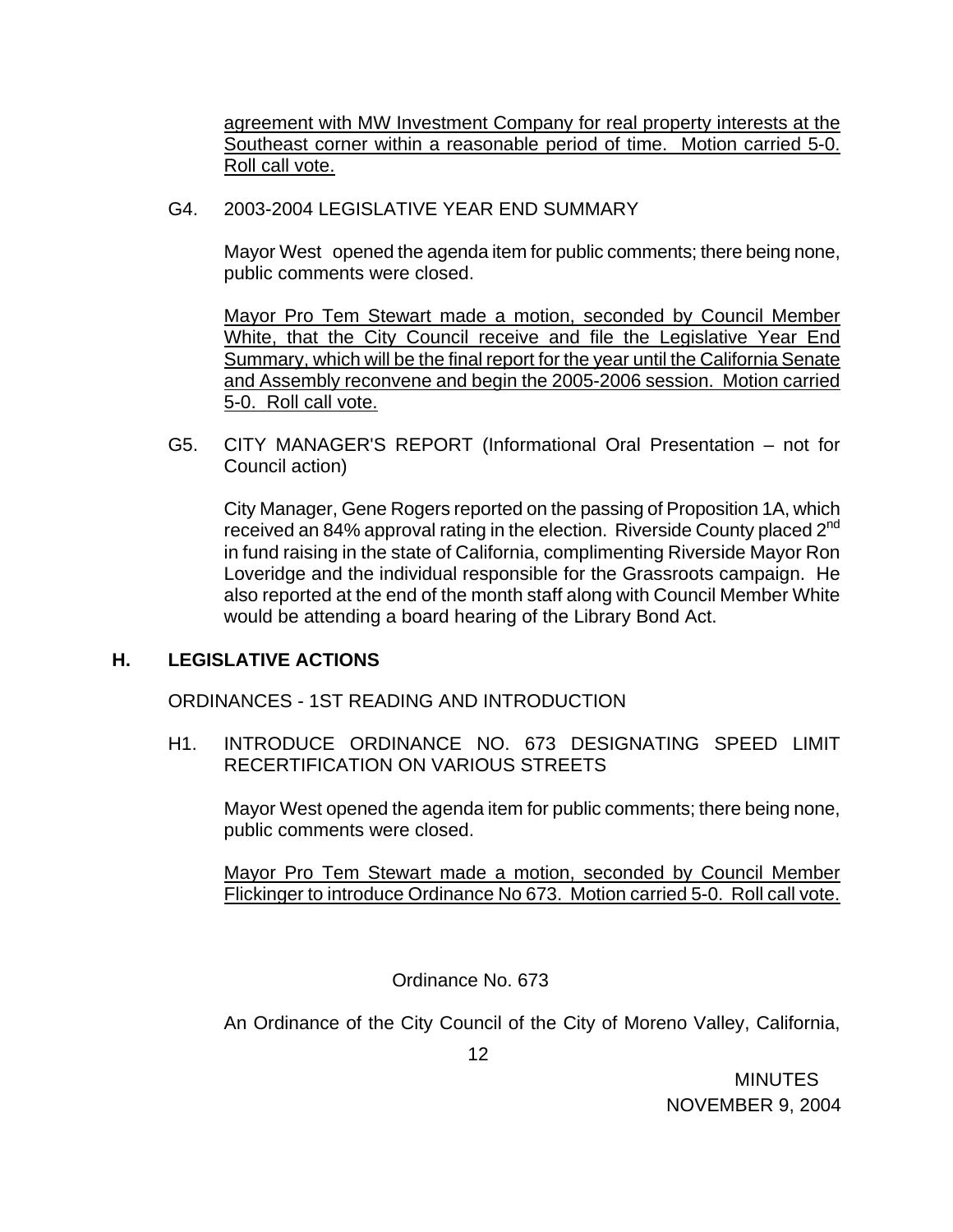Amending Section 12.20.020 of the City of Moreno Valley Municipal Code Relating to a Prima Facie Speed Limit for Certain Streets.

ORDINANCES - 2ND READING AND ADOPTION

 H2. ORDINANCE NO. 672 EXTENDING INTERIM URGENCY ORDINANCE NO. 652 PROHIBITING THE ESTABLISHMENT OF INDOOR SWAP MEETS/MINI-MALLS PENDING ADOPTION OF A PERMANENT ORDINANCE (RECEIVED FIRST READING AND INTRODUCTION OCTOBER 19, 2004 ON A 5-0 VOTE)

Mayor West opened the agenda item for public comments; there being none, public comments were closed.

Council Member Flickinger made a motion, seconded by Mayor Pro Tem Stewart to adopt Ordinance No. 672. Motion carried 5-0. Roll call vote.

## Ordinance No. 672

 An Ordinance of the City Council of the City of Moreno Valley, California, Further Extending Interim Urgency Ordinance 652, Prohibiting the Establishment of Indoor Swap Meets/Mini-Malls Pending the Completion of a Study and Adoption of Permanent Ordinances, Policies and Standards Pursuant to Section 65858 of the California Government Code

 H3. ORDINANCE NO. 670, AN ORDINANCE OF THE CITY COUNCIL OF THE CITY OF MORENO VALLEY, CALIFORNIA, APPROVING A MUNICIPAL CODE AMENDMENT (PA04-0085) TO CHANGE PARKING REQUIREMENTS FOR MULITPLE-FAMILY RESIDENTIAL LAND USES IN TABLE 9.11.040A-12, AND SECTIONS 9.11.040.C, 9.11.060.B, AND 9.16.140.B22.D (RECEIVED FIRST READING AND INTRODUCTION OCTOBER 12, 2004 ON A 4-0-1 VOTE), (COUNCIL MEMBER BATEY ABSENT)

Mayor West opened the agenda item for public comments; there being none, public comments were closed.

Council Member Flickinger made a motion, seconded by Council Member White to adopt Ordinance No. 670. Motion carried 5-0. Roll call vote.

Ordinance No. 670

An Ordinance of the City Council of the City of Moreno Valley, California,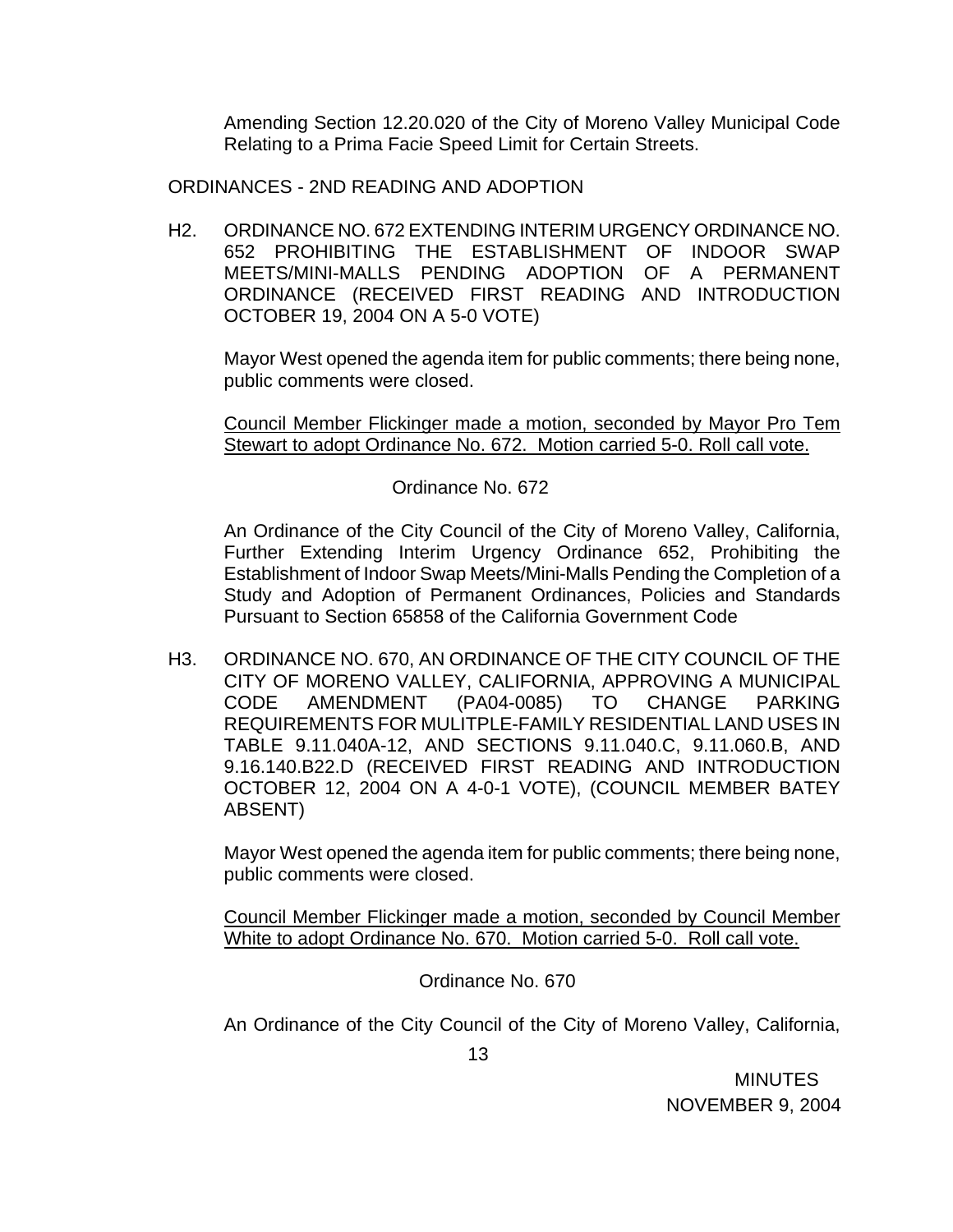Approving a Municipal Code Amendment (PA04-0085) to Change Parking Requirements for Mulitple-Family Residential Land Uses in Table 9.11.040A-12, and Sections 9.11.040.C, 9.11.060.B, and 9.16.140.B22.d.

 H4. ORDINANCE NO. 671, AN ORDINANCE OF THE CITY COUNCIL OF THE CITY OF MORENO VALLEY, CALIFORNIA, AMENDING TITLE 9 OF THE CITY OF MORENO VALLEY MUNICIPAL CODE REGARDING THE DELINEATION OF ZONING BOUNDARIES (RECEIVED FIRST READING AND INTRODUCTION ON OCTOBER 12, 2004 ON A 4-0-1 VOTE), (COUNCIL MEMBER BATEY ABSENT)

Mayor West opened the agenda item for public comments; there being none, public comments were closed.

Council Member Flickinger made a motion, seconded by Mayor Pro Tem Stewart to adopt Ordinance No. 671. Motion carried 5-0. Roll call vote.

Ordinance No. 671

 An Ordinance of the City Council of the City of Moreno Valley, California, Amending Title 9 of the City of Moreno Valley Municipal Code Regarding the Delineation of Zoning Boundaries

ORDINANCES - URGENCY ORDINANCES – NONE

RESOLUTIONS – NONE

PUBLIC COMMENTS **ON ANY SUBJECT NOT ON THE AGENDA** UNDER THE JURISDICTION OF THE CITY COUNCIL ARE AS FOLLOWS:

## Daryl Terrell

- 1) "Comeback Kid"
- 2) City must come together

## Dick Heil

- 1) Complimented public speakers
- 2) Measures "M" and "N"
- 3) Reduction of City tax
- 4) Campaign signs

# **CLOSING COMMENTS AND/OR REPORTS OF THE CITY COUNCIL, COMMUNITY SERVICES DISTRICT, OR COMMUNITY REDEVELOPMENT AGENCY**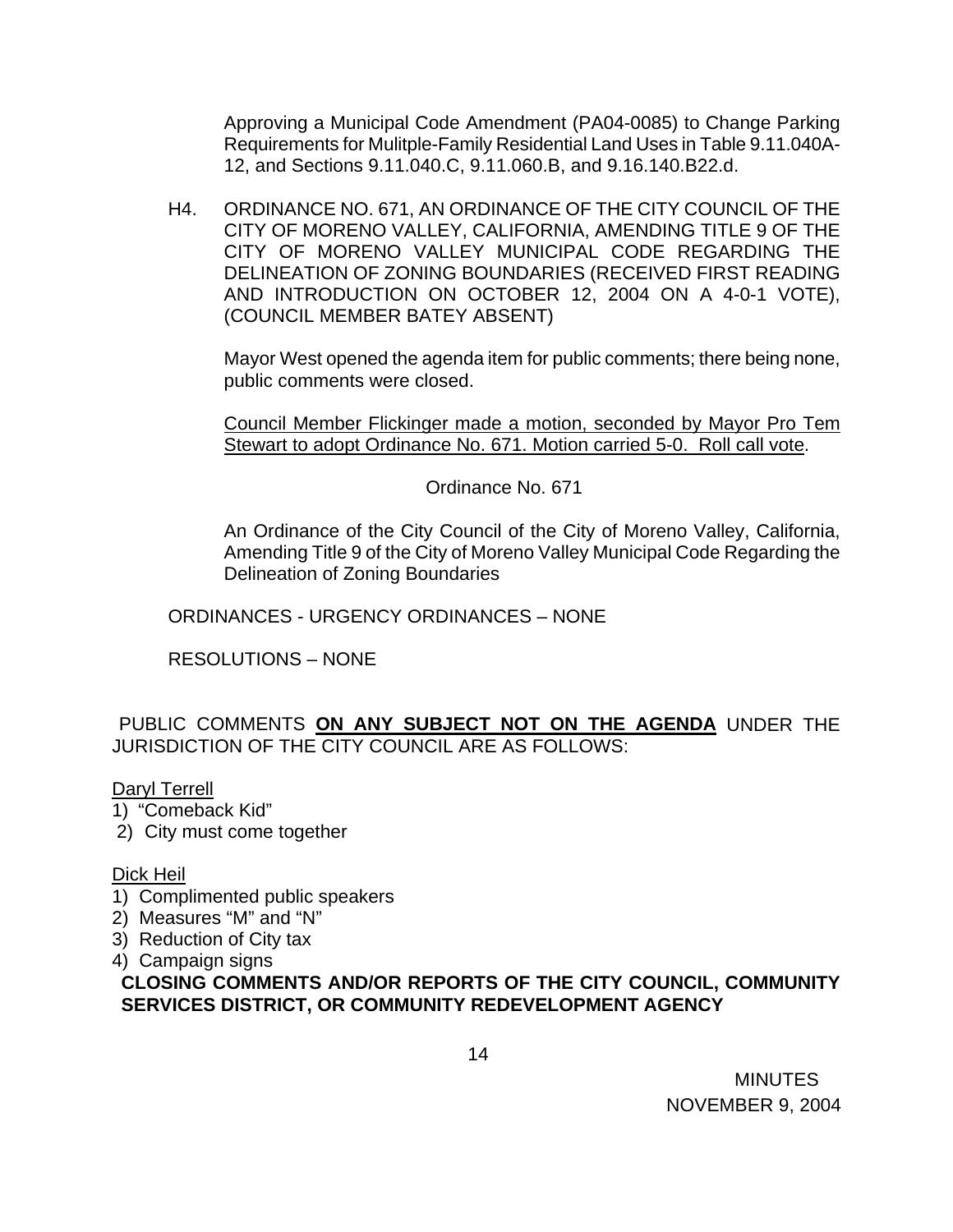Mayor Pro Tem Stewart

- 1) Congratulated three fellow Council Members
- 2) Council will be looking at possibly using sales taxes in lieu of utility tax
- 3) Measure N, Council will address in budget
- 4) Complimented public speakers at meeting

Council Member Batey

1) Thanked all voters in District 5

Council Member Flickinger

- 1) Congratulated colleagues
- 2) Thanked voters; election results good for the fiscal health of City
- 3) 20<sup>th</sup> anniversary of "Friends of Senior Center"
- 4) New Year's Eve RTA will give free bus rides
- 5) Car wash at Filaree and Perris due to be demolished
- 6) Old public notice signs
- 7) Read letter from pleased resident to Building & Safety Department

## Council Member White

- 1) Agreed with Mayor Pro Tem Stewart
- 2) Thanked the voters of District 1
- 3) Happy Thanksgiving

Mayor West

1) Thanked voters of District 3 and City staff

# **CLOSED SESSION**

# **REPORT OF ACTION FROM CLOSED SESSION BY CITY ATTORNEY, IF ANY - NONE**

## **ADJOURNMENT**

There being no further business to conduct, the meeting was adjourned at 10:25 p.m. by unanimous informal consent.

Submitted by: